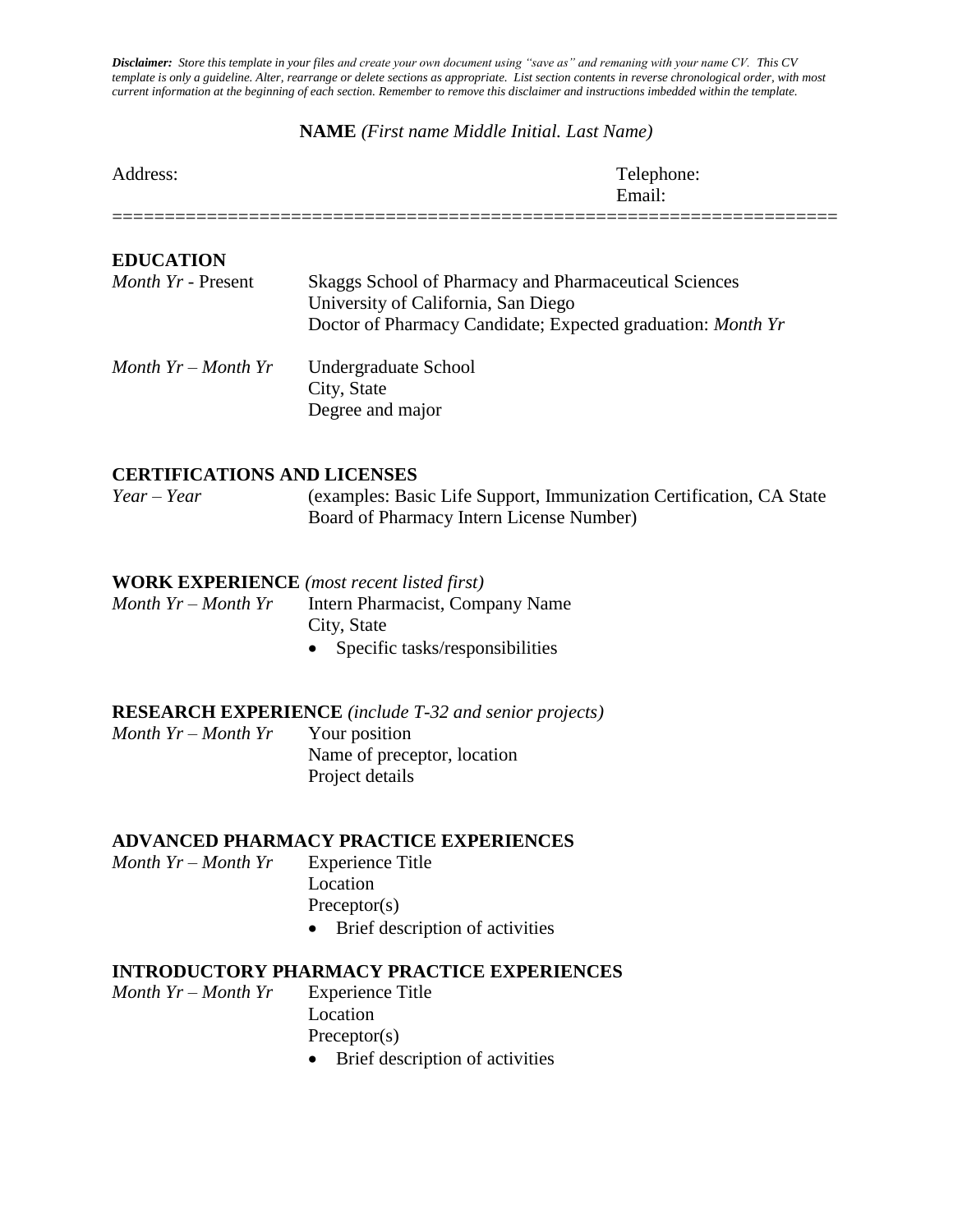*First Name Middle Initial. Last Name Curriculum vitae*

## **TEACHING EXPERIENCE**

*Month Yr – Month Yr* Position, Course, Instructor, School

• Specific tasks/responsibilities

**HONORS AND AWARDS** *(include T-32, scholarships and leadership awards) Month Yr* Name of award or honor

#### **PROFESSIONAL ORGANIZATION SERVICE**

*Month Yr – Month Yr* Your position, the organization (and school)

• Specific tasks/responsibilities

## **OTHER LEADERSHIP POSITIONS**

*Month Yr – Month Yr* Position, Organization (and school)

• Specific tasks/responsibilities

## **COMMUNITY SERVICE**

*Month Yr – Month Yr* Position (*examples Student Pharmacist Volunteer, UCSD Student Run Free Clinic, Senior Health Education Event*), location City, State

• Specific tasks/responsibilities

## **PROFESSIONAL AND CLINICAL PRESENTATIONS** *(include school posters here)*

*Month Yr* Name of presentation Audience Location

#### **PROFESSIONAL MEMBERSHIPS**

*Year - Year* Organization

#### **PROFESSIONAL MEETINGS ATTENDED**

*Month Yr* Professional Meeting Name, City, State

## **OTHER EXTRACURRICULAR ACTIVITIES**

*Month Yr*